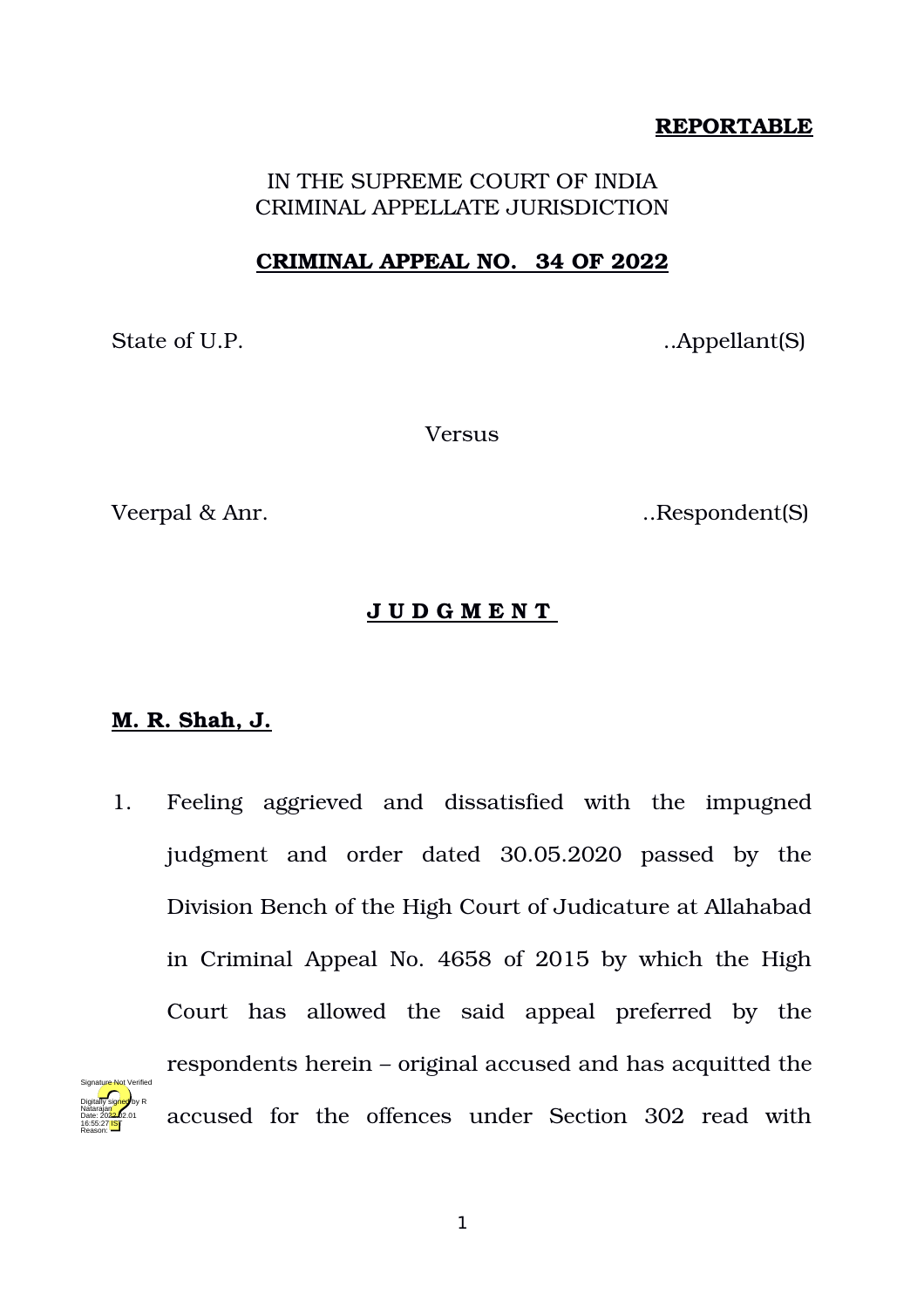Section 34 of the IPC, the State has preferred the present appeal.

- 2. The facts leading to the present appeal in nutshell are as under:
- 2.1 That PW-1 Bengali Babu gave the First Information Report which was registered as Crime No.1144/11 initially for the offences under Section 326 of the IPC to the effect that on 20.12.2011 at about 2:30 pm, he got a call from Radha – daughter of the deceased that her mother had got burnt. He immediately reached the hospital and at that time SDM was taking the deceased's statement. According to him, the girl told that her father-in-law and mother-in-law demanded the money and when she refused there was an assault and thereafter they poured kerosene over her and with a burning matchstick burnt her. The Investigating Officer started the investigation. He recorded the statements of the relevant witnesses and collected the necessary evidence including the medical evidence. After completion of investigation, Investigating Officer filed the charge-sheet against the accused for the offences under Section 302 read with Section 34 of the IPC. The learned Trial Court framed the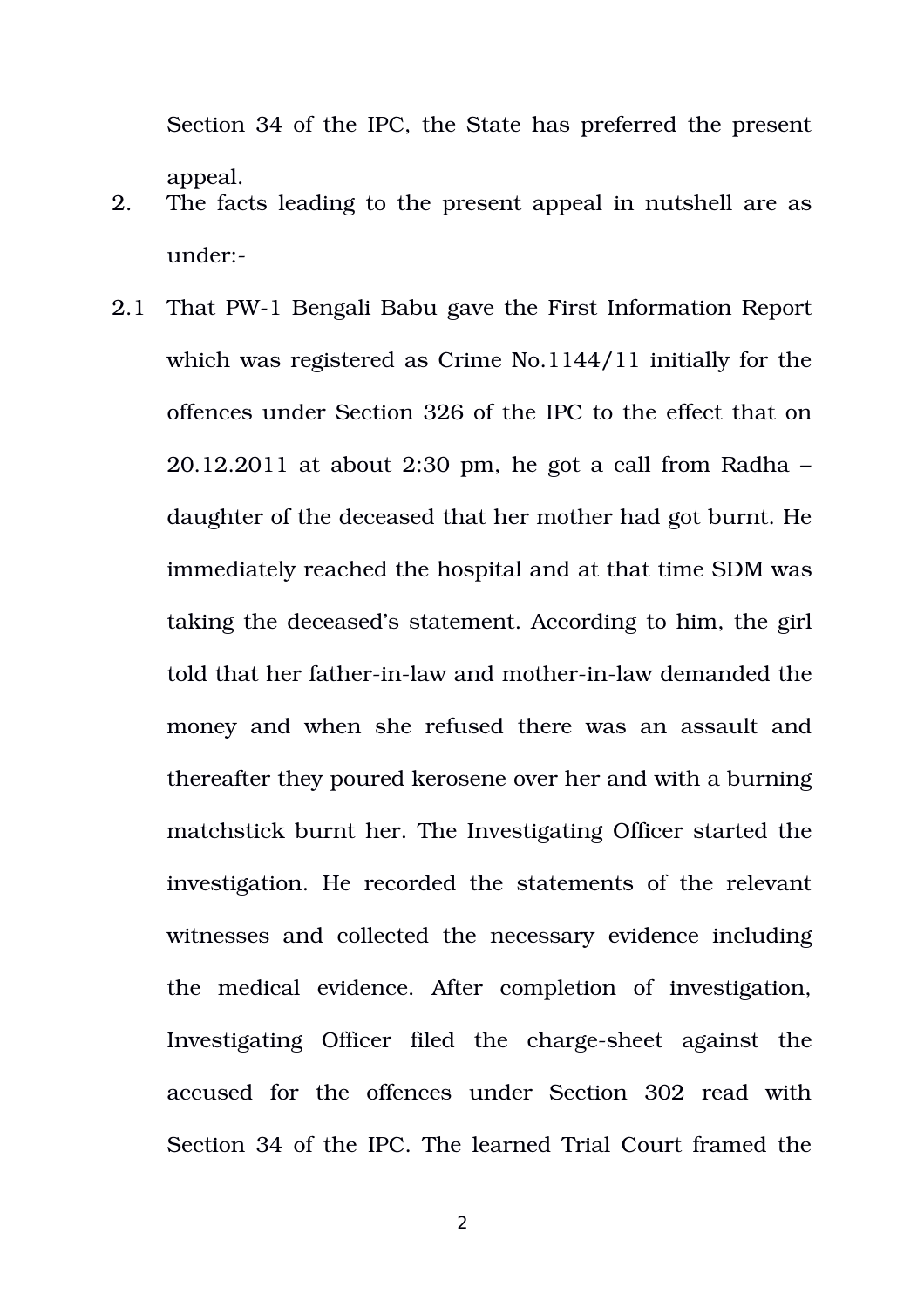charge against the accused for the aforesaid offences. The accused denied the charge and pleaded not guilty. Therefore, they claimed to be tried by the Trial Court for the aforesaid offences.

2.2 To prove the charge against the accused, the prosecution examined as many as 10 witnesses. PW-5 turned hostile. The prosecution also brought on record documentary evidences including two dying declarations, one recorded by the police officer and another, recorded by the Magistrate/SDM. On appreciation of evidence and considering two dying declarations, the learned Trial Court believed the dying declaration recorded by the Magistrate on 22.12.2011 and further observed that the defence put forth on behalf of the accused that the deceased herself poured the kerosene on her is not believable considering the medical evidence on record. Thereafter the learned Trial Court convicted the accused for the offences under Section 302 read with Section 34 of the IPC and sentenced the accused to undergo life imprisonment.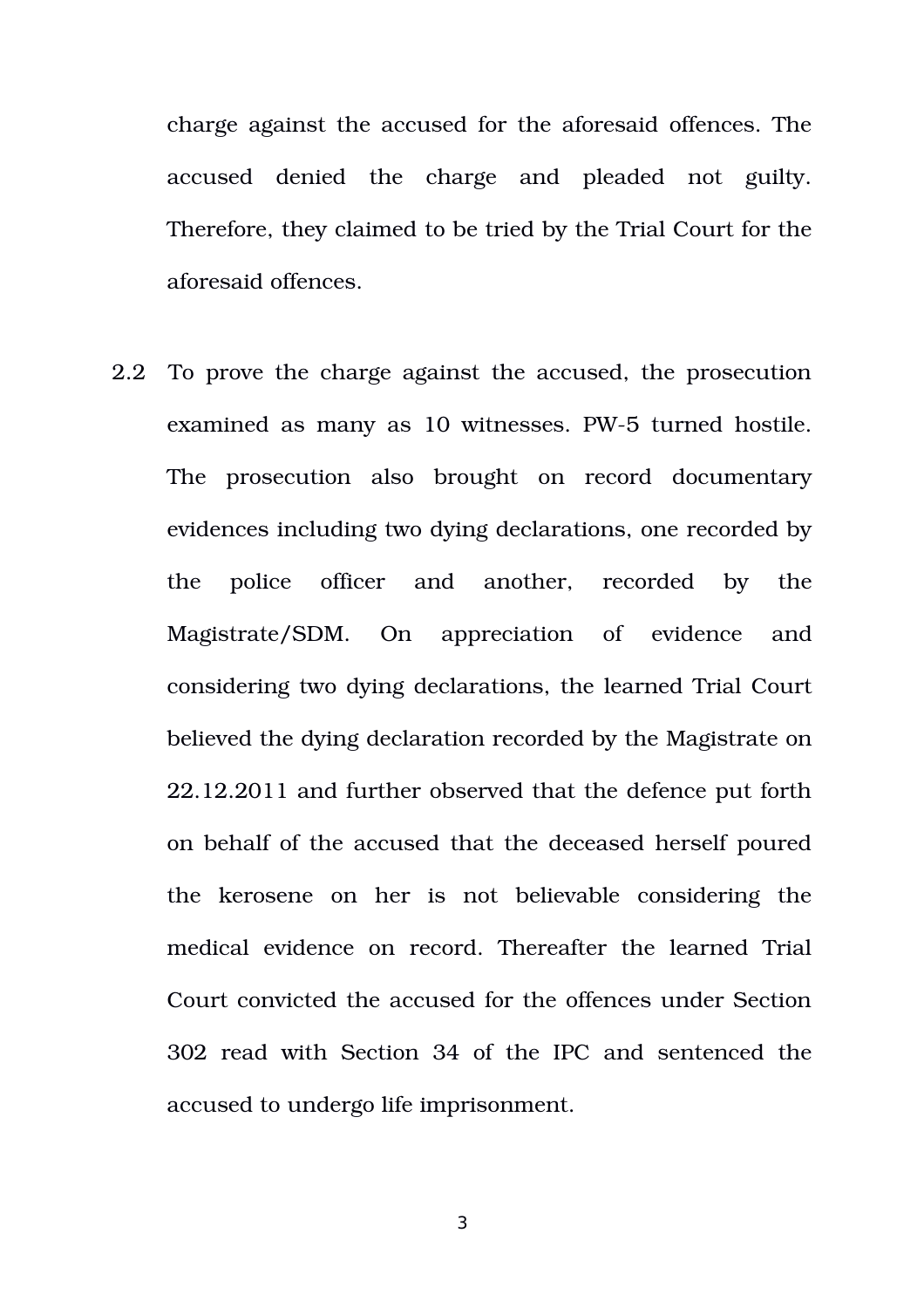- 3. Feeling aggrieved and dissatisfied with the judgment and order of conviction and sentence imposed by the Trial Court, the accused preferred the appeal before the High Court being Criminal Appeal No.4658/2015. By the impugned judgment and order, the High Court has acquitted the accused mainly on the ground that there were two dying declarations, one recorded on 20.12.2011 and another recorded on 22.12.2011 and there was a gap of two days between the two dying declarations. The High Court instead of relying on the dying declaration recorded by SDM/Deputy Commissioner of Agra and by disbelieving both the dying declarations has acquitted the accused by observing that according to the deceased when she was forced to give the money and when she refused, the accused tried to assault and she ran away and under the pressure she might have poured the kerosene on her.
- 4. Feeling aggrieved and dissatisfied with the impugned judgment and order passed by the High Court, acquitting the accused for the offences under Section 302 read with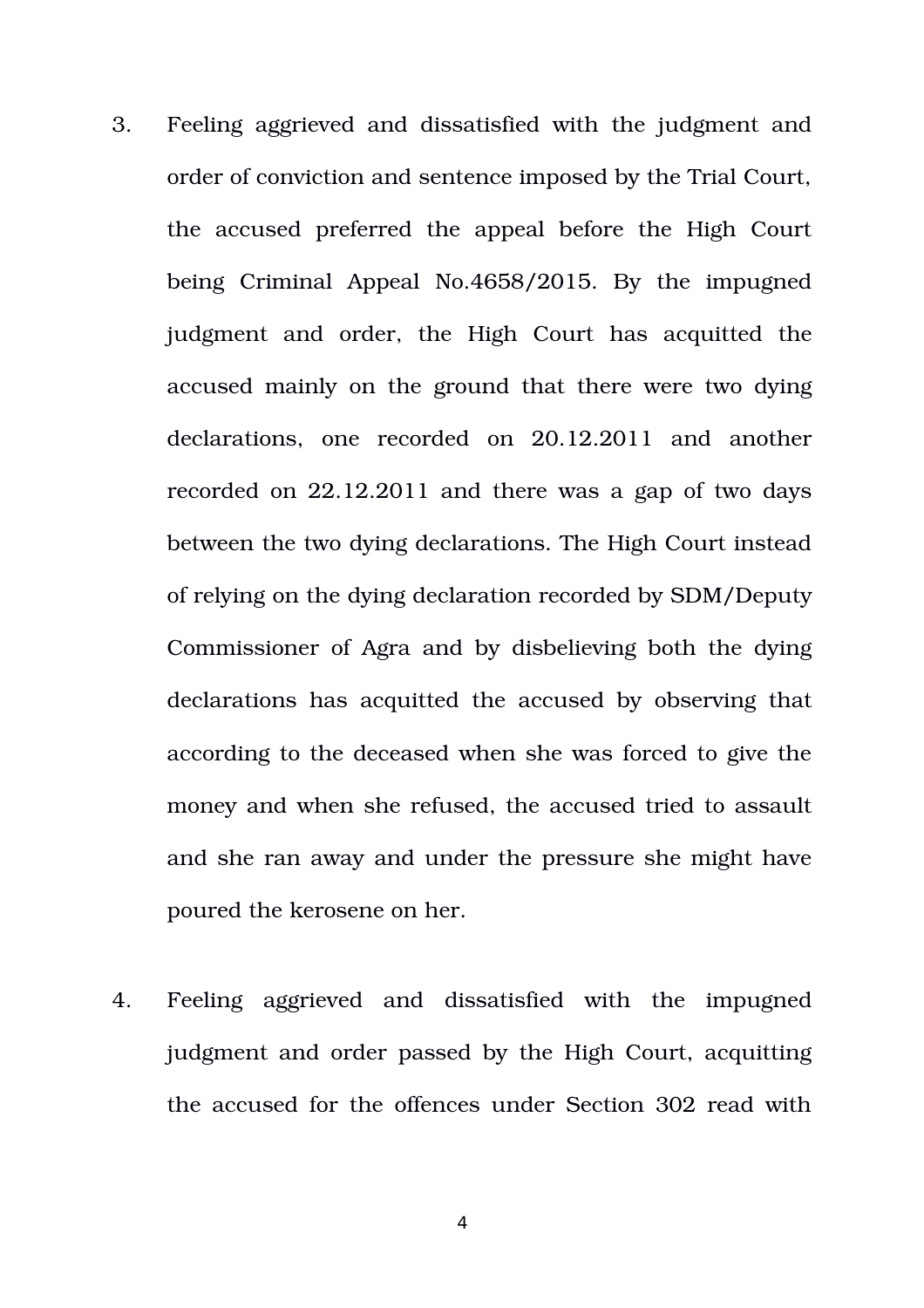Section 34 of the IPC, the State has preferred the present appeal.

- 5. Ms. Garima Prashad, learned Senior Advocate appearing on behalf of the State has vehemently submitted that in the facts and circumstances of the case, the High Court has committed a grave error in acquitting the accused for the serious offences under Section 302 read with Section 34 of the IPC.
- 5.1 It is further submitted by the learned Senior Advocate appearing on behalf of the State that in the present case, the High Court ought to have relied upon and considered the dying declaration recorded by the competent magistrate.
- 5.2 It is submitted that as such cogent reasons were given by the Trial Court on appreciation of evidence that the statement before the IO which was considered to be first dying declaration on 20.12.2011 does not inspire any confidence. It is submitted that the aforesaid finding recorded by the learned Trial Court was on appreciation of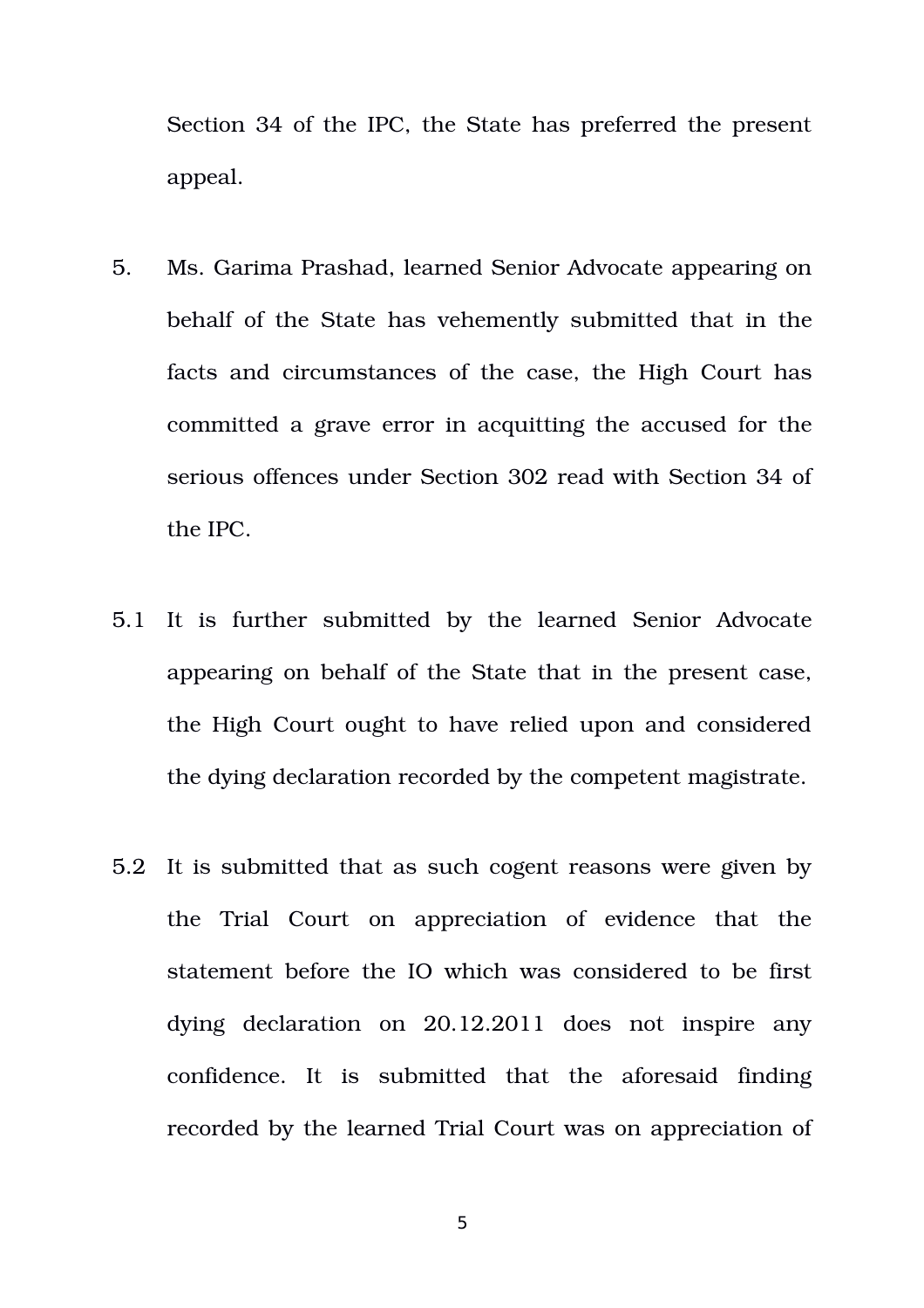available evidence on record more particularly the medical evidence.

- 5.3 It is submitted that the High Court ought to have appreciated that the dying declaration recorded by a competent Magistrate would stand on a higher footing than the declaration made to IO under Section 161 of Cr.PC. Reliance is placed upon the decisions of this Court in the cases of **Ravi Chander & Ors. V. State of Punjab (1998) 9 SCC 303 (para 6); Harjit Kaur V. State of Punjab (1999) 6 SCC 545, (para 6); Koli Chunilal Savji & Anr. V. State of Gujarat (1999) 9 SCC 562 (para 8); Vikas & Ors. V. State of Maharashtra (2008) 2 SCC 516 (para 48); Laxman V. State of Maharashtra (2002) 6 SCC 710 and Jagbir Singh V. State (NCT of Delhi) (2019) 8 SCC 779 (para 21).**
- 5.4 It is submitted that in the present case as such the High Court has specifically observed that both the dying declarations cannot be believed and it is not safe to rely upon multiple dying declarations of the deceased. It is submitted that the High Court has observed that it would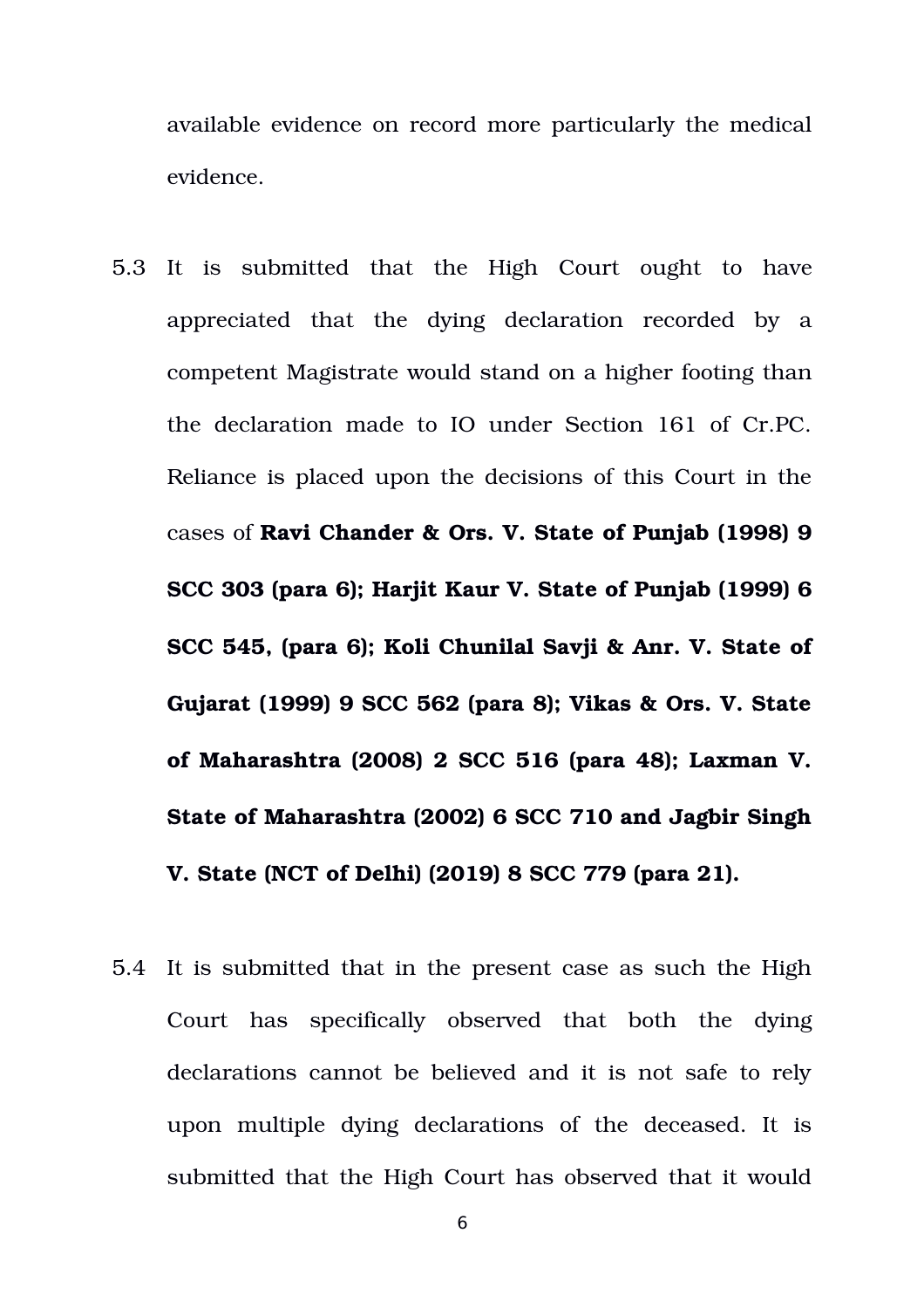not be safe to rely upon multiple dying declarations of the deceased in the absence of any corroborative evidence. It is submitted that the aforesaid is contrary to the law laid down by this Court in the cases of **Amol Singh V. State of M.P., (2008) 5 SCC 468 (para 13); Kundula Bala Subrahmanyam & Anr. V. State of Andhra Pradesh (1993) 2 SCC 684 (para 18); Munnu Raja & Anr. V. State of M.P., (1976) 3 SCC 104 (para 6)**. It is submitted that as held by this Court in the aforesaid decisions there can be conviction on the basis of a dying declaration of the deceased without there being any corroborative evidence on record.

5.5 It is submitted that in the present case, the High Court has erred in not relying upon the dying declarations more particularly the dying declaration recorded by the Magistrate/SDM without any cogent reason. It is submitted that as such the High Court has not doubted the credibility and/or has not observed anything with regard to malice on the part of the executive magistrate who recorded the statement on 22.12.2011. It is submitted therefore the High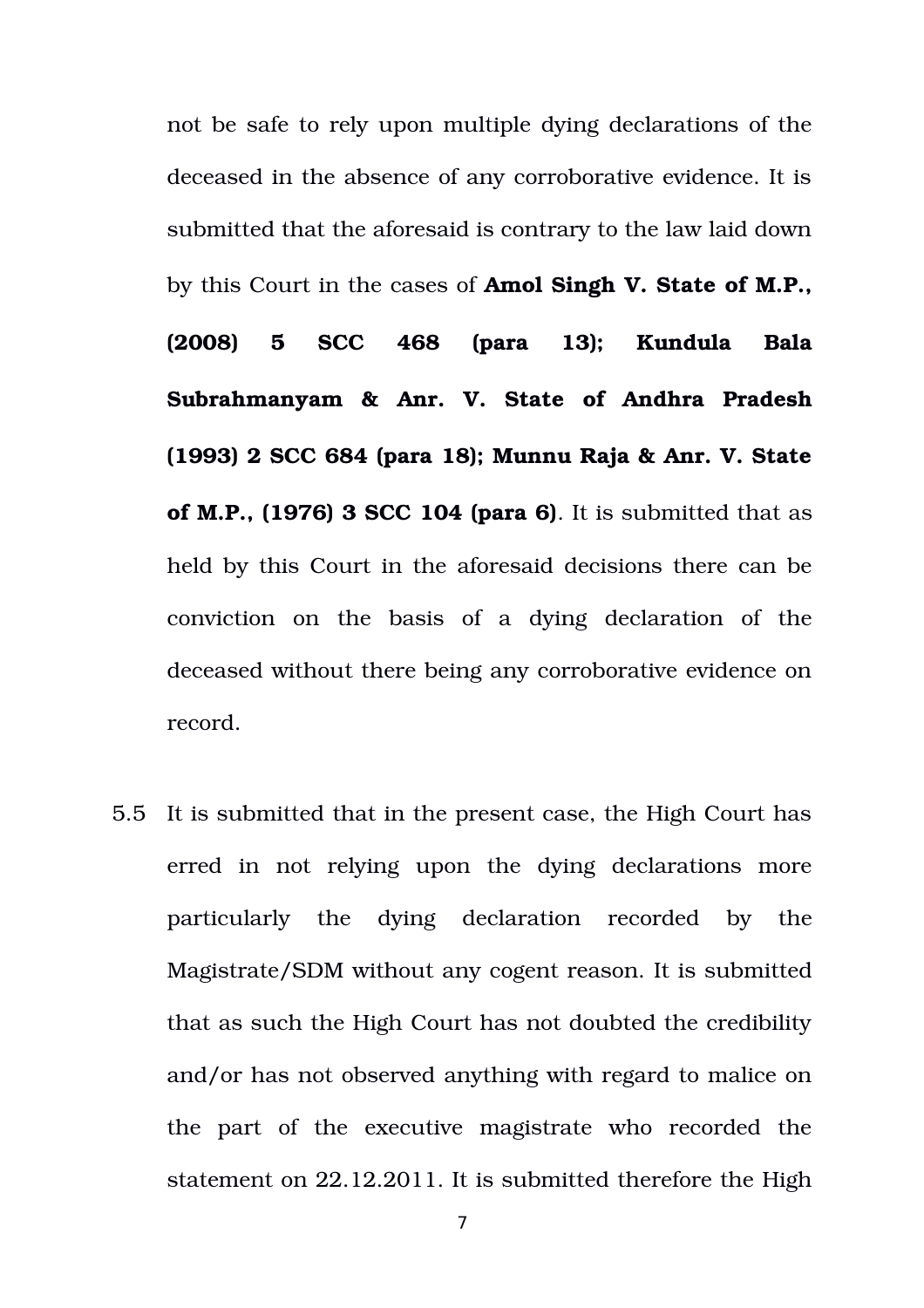Court ought to have upheld the conviction relying upon the dying declaration recorded by the Magistrate/SDM on 22.12.2011.

- 5.6 It is hence submitted that the impugned judgment and order passed by the High Court is not sustainable and the impugned judgment and order deserves to be quashed and set aside and the judgment and order passed by the learned Trial Court convicting the accused under Section 302 read with Section 34 of the IPC deserves to be upheld/restored.
- 6. The present appeal is vehemently opposed by Shri P.S. Khurana, learned counsel appearing on behalf of the respondents – original accused. It is vehemently submitted by learned counsel appearing on behalf of the original accused that in the facts and circumstances of the case and in view of multiple dying declarations, the High Court has rightly acquitted the accused.
- 6.1 It is submitted that as rightly observed by the High Court once the dying declaration was recorded by the police officer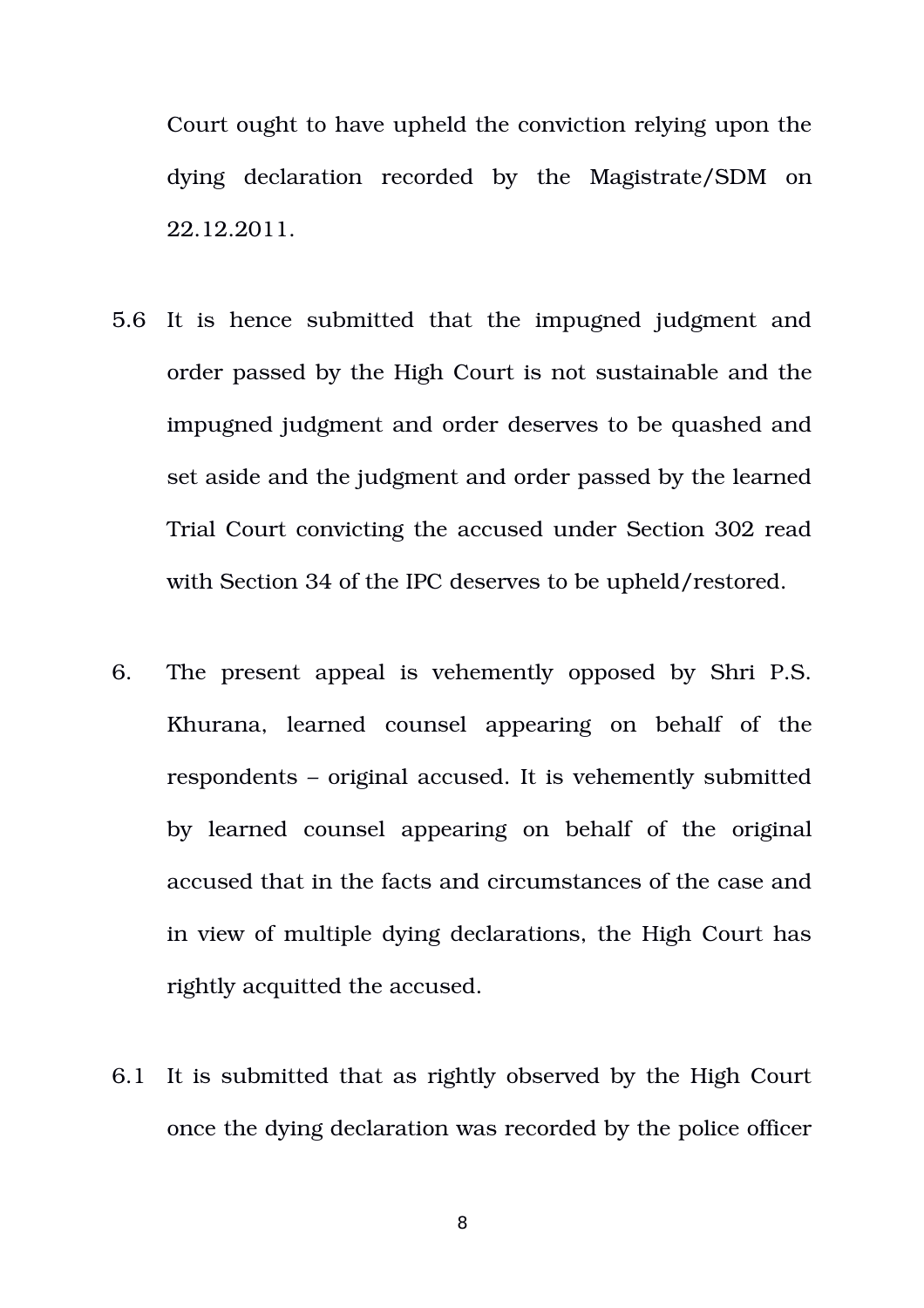on 20.12.2011, thereafter there was no reason to record another dying declaration on 22.12.2011.

- 6.2 It is submitted that in the first dying declaration recorded on 20.12.2011 she stated that out of fear of father-in-law, she committed suicide and the role assigned to respondent  $No.1$  – father-in-law in her first dying declaration dated 20.12.2011 was only of chasing her for beating and not for burning, and in the second dying declaration recorded by the Magistrate, there was a somersault and the victim – deceased implicated all other family members, the High Court has rightly refused to rely upon the dying declaration recorded by the Magistrate/SDM on 22.12.2011.
- 6.3 It is submitted that on appreciation of evidence, the High Court has observed that the deceased was mentally weak. It is submitted that therefore in such a state of mind and because of the fear of her father-in-law that she will be beaten when she refused to give the money, she committed suicide by pouring kerosene on herself; no case of murder has been made out and therefore, the High Court has rightly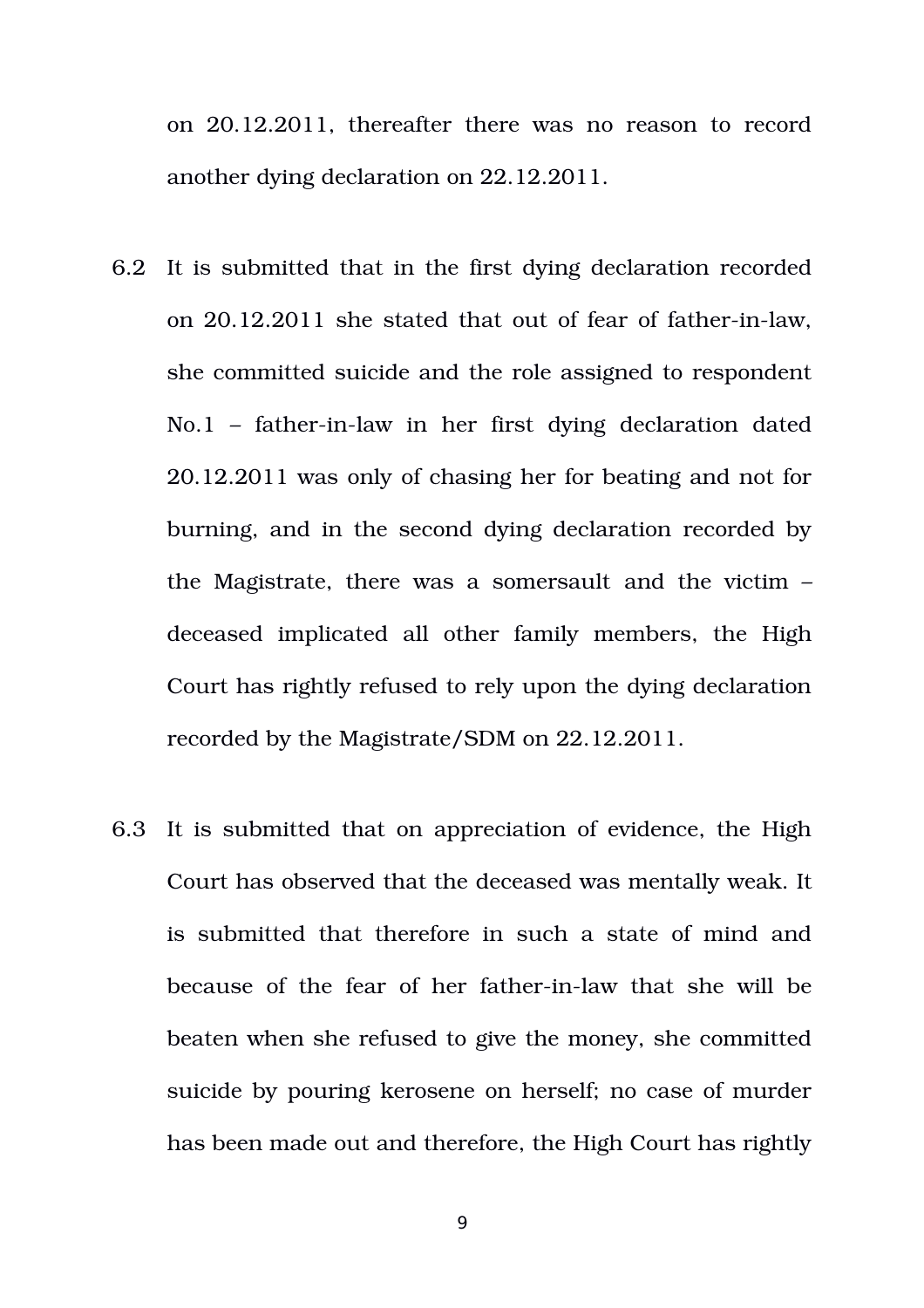acquitted the accused for the offences punishable under Section 302 read with Section 34 of the IPC.

- 7. Making the above submissions, it is prayed to dismiss the present appeal.
- 8. We have heard the learned counsel appearing on behalf of the respective parties at length.
- 9. At the outset, it is required to be noted in the present case, there are two dying declarations, one recorded by the Police Officer on 20.12.2011 and another recorded by the Magistrate/SDM recorded on 22.12.2011. Even in the impugned judgment and order, the High Court has as such specifically observed that none of the dying declarations inspire confidence. The High Court has not believed the dying declaration recorded by the Magistrate/SDM on  $22.12.2011$  mainly on the ground that when the dying declaration was already recorded by the Police Officer on 20.12.2011, there was no reason to record the second dying declaration. However, it is required to be noted that what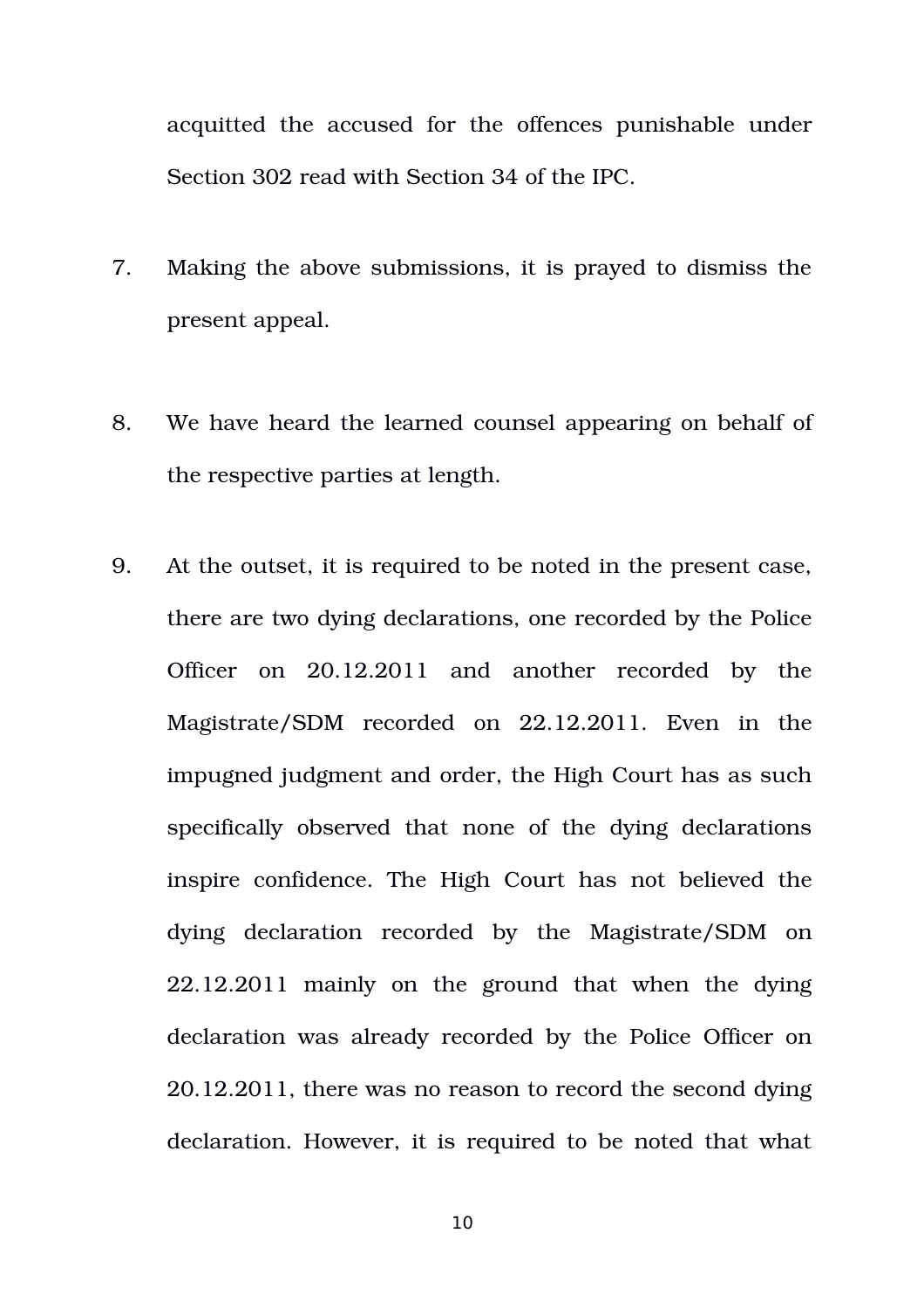was recorded by the Police Officer on 20.12.2011 was the statement under Section 161 Cr.PC. Therefore, it was thought fit to record the dying declaration of the deceased by the Magistrate and that is why SDM was called to record the dying declaration of deceased on 22.12.2011. At the cost of repetition, it is observed that even the High Court has specifically observed that the first statement/dying declaration recorded by the Police on 20.12.2011 does not inspire any confidence. In that view of the matter, it is required to be considered whether the dying declaration recorded by the Magistrate on 22.12.2011 is to be believed or not and whether on the basis of such dying declaration recorded by the Magistrate/SDM, the accused can be convicted or not.

9.1 While considering the aforesaid question/issue a few decisions of this Court on the credibility of the dying declaration recorded by the Magistrate are required to be referred to.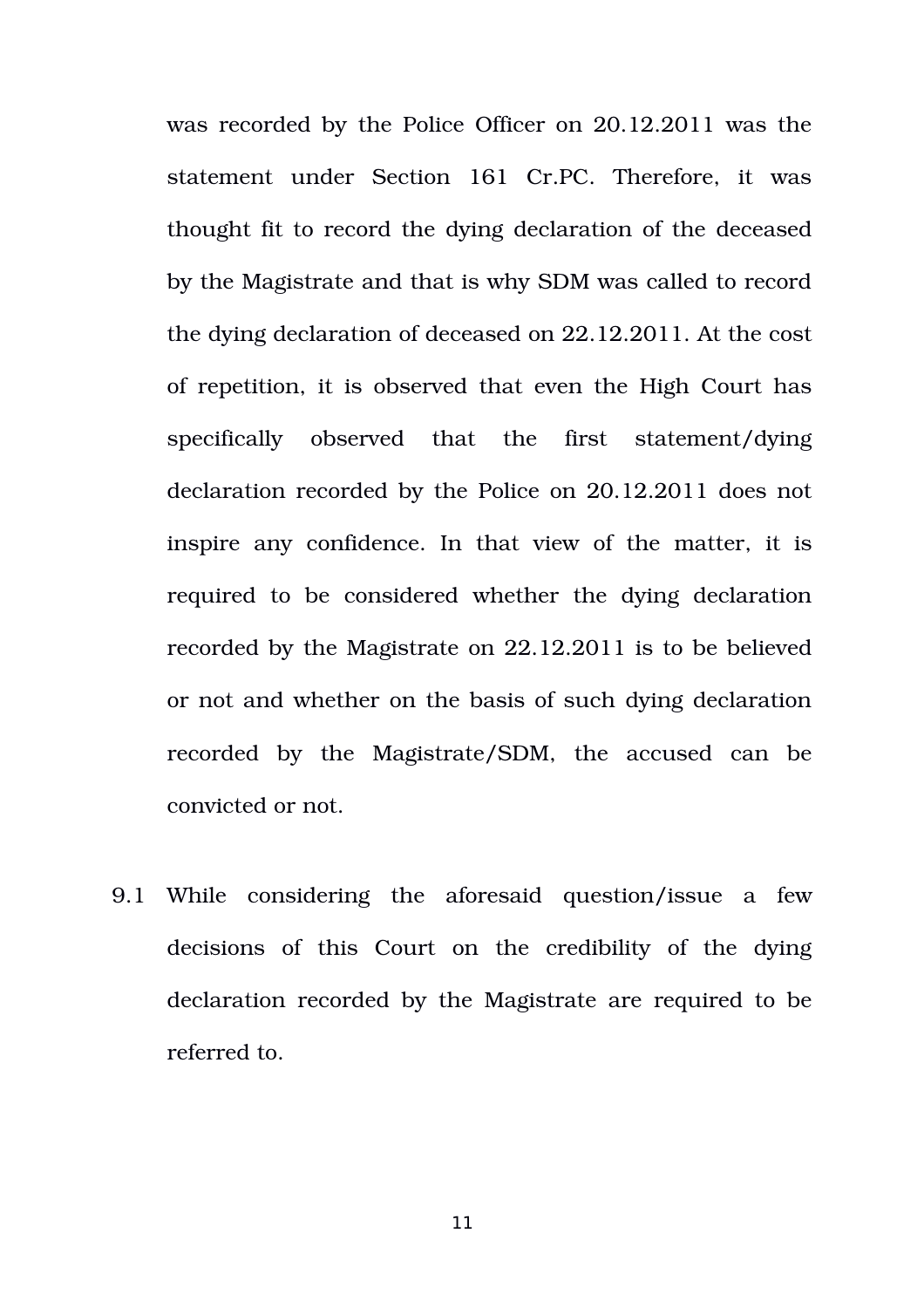- 9.1.1 In the case of **Laxman** (supra) after referring to and considering the earlier decisions on the credibility of the dying declaration recorded by the Magistrate, it was observed that the Magistrate being a disinterested witness and a responsible officer and there being no circumstances or material to suspect that the Magistrate had any animus against the accused or was in any way interested for fabricating a dying declaration, question of doubt on the declaration, recorded by the Magistrate does not arise.
- 9.1.2 In the case of **Jagbir Singh** (supra) this Court had an occasion to consider the law relating to the dying declaration and the problem of multiple dying declarations in detail. It was observed and held that merely because there are two/multiple dying declarations, all the dying declarations are not to be rejected. It was observed and held that when there are multiple dying declarations the case must be decided on the facts of each case and the court will not be relieved of its duty to carefully examine the entirety of the material on record as also the circumstances surrounding the making of the different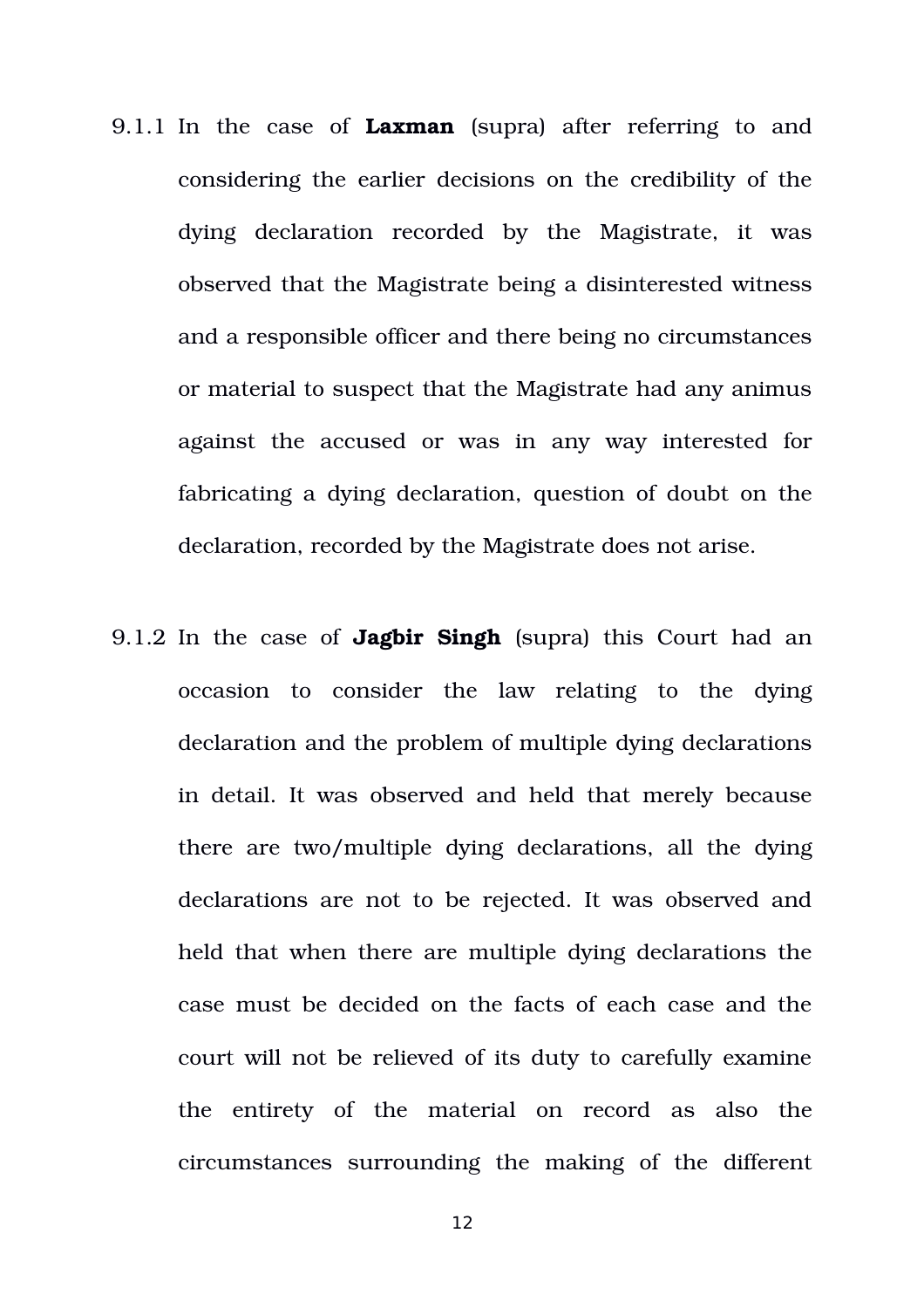dying declarations. Ultimately, in paragraph 32, this Court

concluded as under:

### "**Our conclusion on multiple dying declarations**

**32**  We would think that on a conspectus of the law as laid down by this Court, when there are more than one dying declaration, and in the earlier dying declaration, the accused is not sought to be roped in but in the later dying declaration, a somersault is made by the deceased, the case must be decided on the facts of each case. The court will not be relieved of its duty to carefully examine the entirety of materials as also the circumstances surrounding the making of the different dying declarations. If the court finds that the incriminatory dying declaration brings out the truthful position particularly in conjunction with the capacity of the deceased to make such declaration, the voluntariness with which it was made which involves, no doubt, ruling out tutoring and prompting and also the other evidence which support the contents of the incriminatory dying declaration, it can be acted upon. Equally, the circumstances which render the earlier dying declaration, worthy or unworthy of acceptance, can be considered."

Similar views have been expressed by this Court in the

case of **Ravi Chander & Ors.** (supra), **Harjit Kaur** (supra),

**Koli Chunilal Savji & Anr.** (supra) and **Vikas & Ors.** (supra).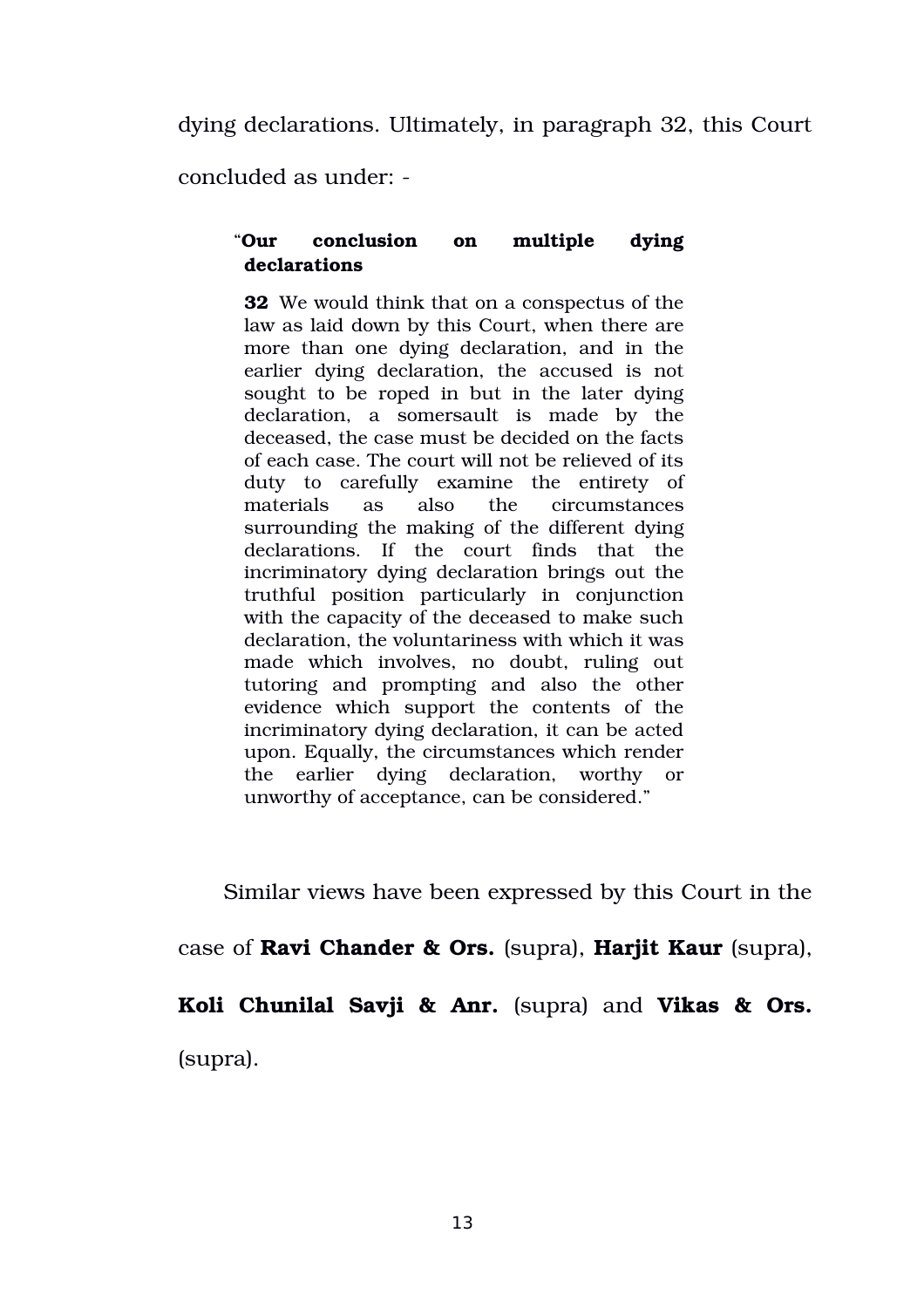10. Applying the law laid down by this Court in the aforesaid decisions to the facts of the case on hand, it is required to be considered whether the dying declaration recorded by the Magistrate on 22.12.2011 is to be believed or not. Nothing is on record with regard to any allegation against the Magistrate/SDM to the effect that he was biased or interested in recording the dying declaration against the accused. He was summoned during the course of investigation and during the course of investigation he recorded the dying declaration and the statement of deceased. Even the High Court as such has not doubted the credibility of the dying declaration recorded by the Magistrate/SDM on the ground of malice. The reasoning given by the High Court to not rely upon the dying declaration recorded by the Magistrate/SDM is not germane and cannot be accepted. We see no reason to doubt the dying declaration recorded by the Magistrate on 22.12.2011 in which the deceased specifically stated that at 11:00 am due to the feud over demanding money, respondents  $$ accused have burned her after pouring kerosene over her. Therefore, in the statement of dying declaration recorded by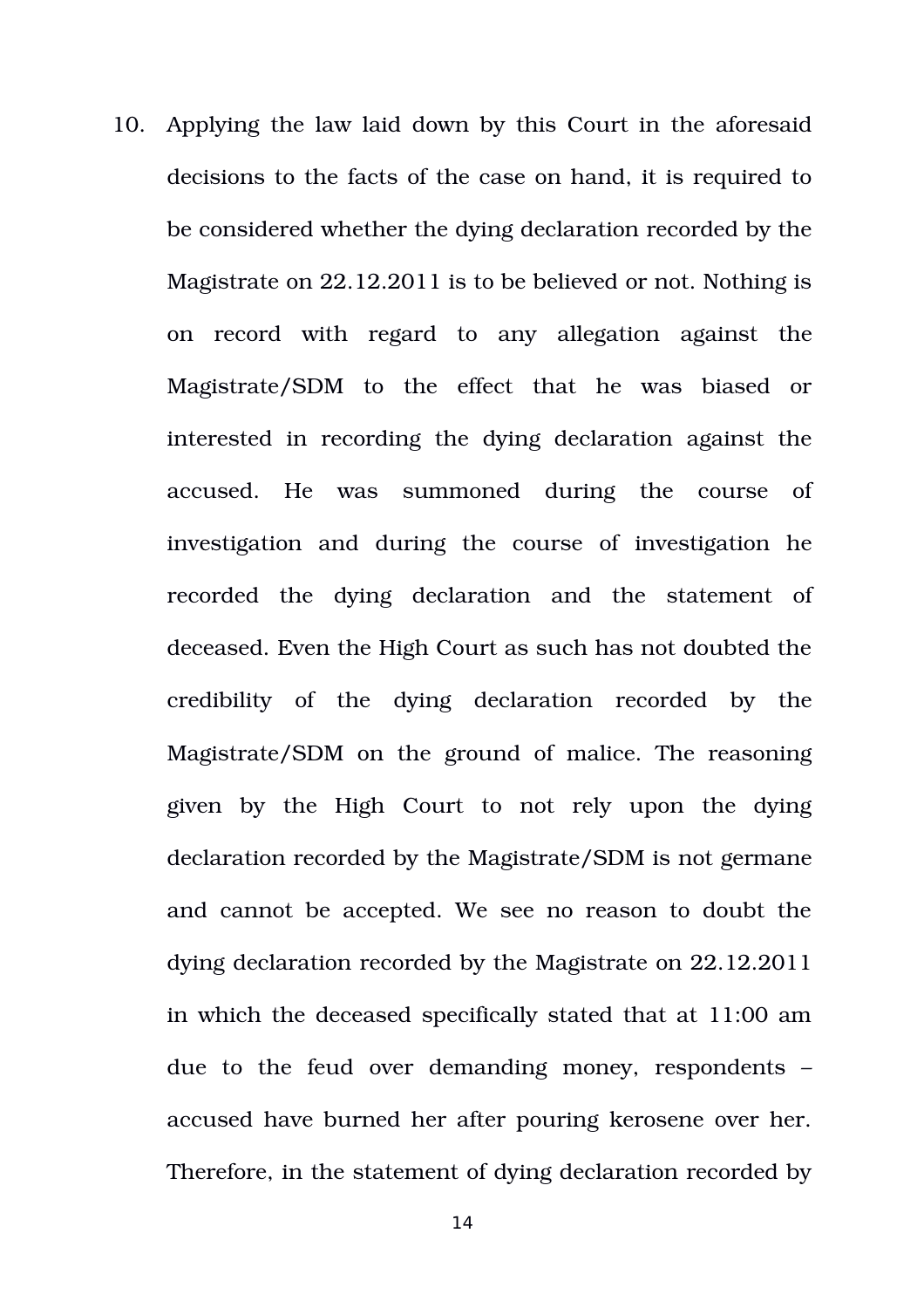the Magistrate on 22.12.2011, the respondents – original accused are specifically named and it is specifically stated that they poured kerosene on her. At this stage, it is required to be noted that in so far as the statement recorded by the IO on  $20.12.2011$ , it was recorded that the father-inlaw demanded money and started beating her with a stick, she ran away and she locked the door from inside and out of anger she poured the kerosene available in the room and set herself on blaze is concerned, considering the medical evidence on record the said statement/ dying declaration recorded by the Police Officer on 20.12.2011 does not inspire any confidence. Medical evidence does not support the version stated in the said dying declaration. It is to be noted that even according to the accused, the father-in-law took her to hospital. If statement of deceased in first dying declaration that she locked the door from inside and out of anger she poured kerosene is accepted, in that case it is not explained by the accused as to how she was taken to the hospital, as nothing is on record that the door was broken/opened by the father-in-law – accused and thereafter she was taken to hospital. Even considering the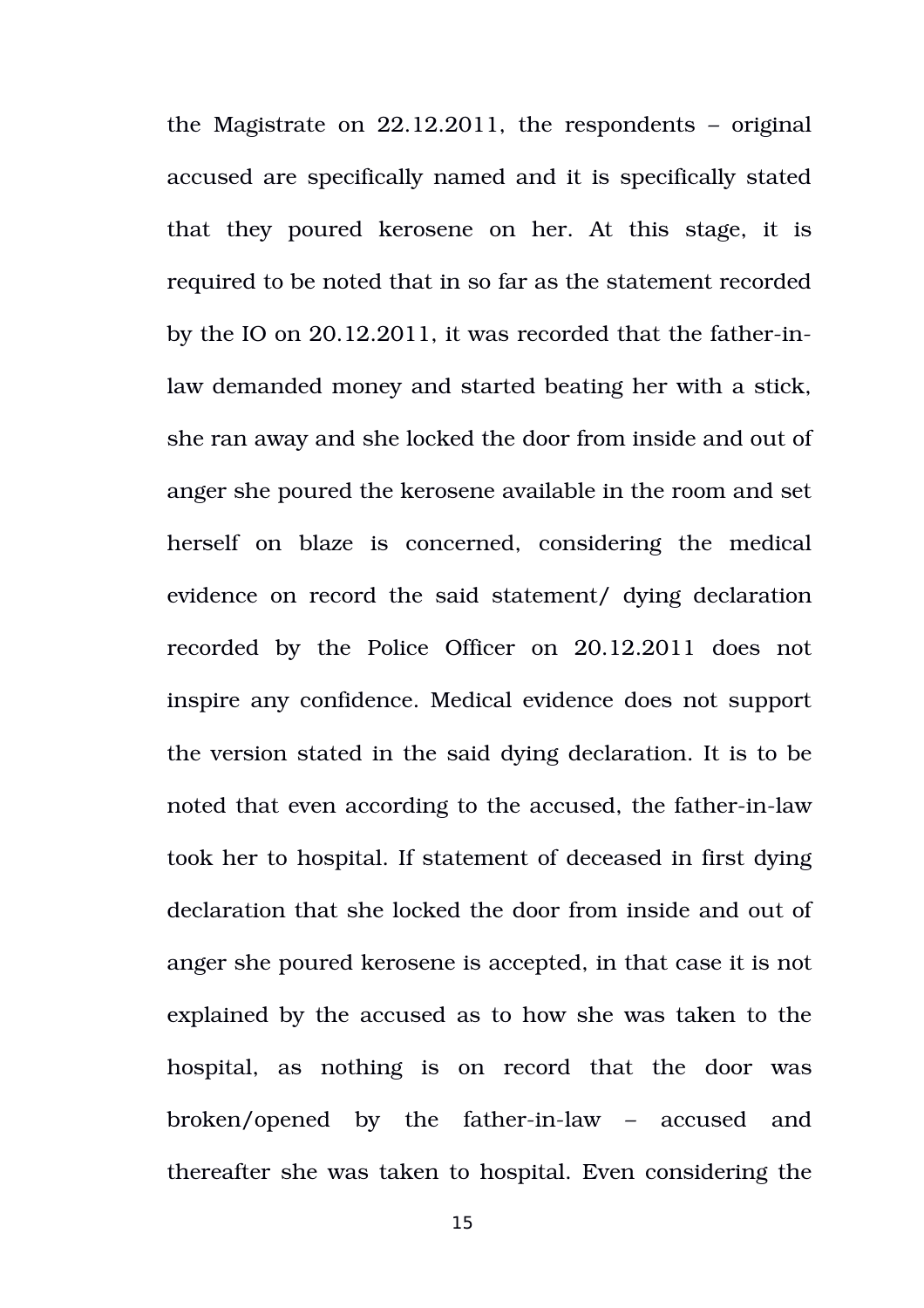medical evidence on record and the injuries sustained by the deceased, it is found that there were no injuries at all on the chest and injuries were found on the head and on the backside. As rightly observed by the Trial Court if she had committed suicide by pouring kerosene there would have been injuries on the chest as well as injuries would not have been on the head and on the backside. In our view, such injuries as found on the body of the deceased could have been possible only if somebody had poured kerosene on her from behind her. The aforesaid aspect has not at all been considered by the High Court.

10.1 Now, on the aspect, whether in absence of any corroborative evidence, there can be a conviction relying upon the dying declaration only is concerned, the decision of this Court in the case of **Munnu Raja & Anr.** (supra) and the subsequent decision in the case of **Paniben (Smt) V. State of Gujarat, (1992) 2 SCC 474** are required to be referred to. In the aforesaid decisions, it is specifically observed and held that there is neither a rule of law nor of prudence to the effect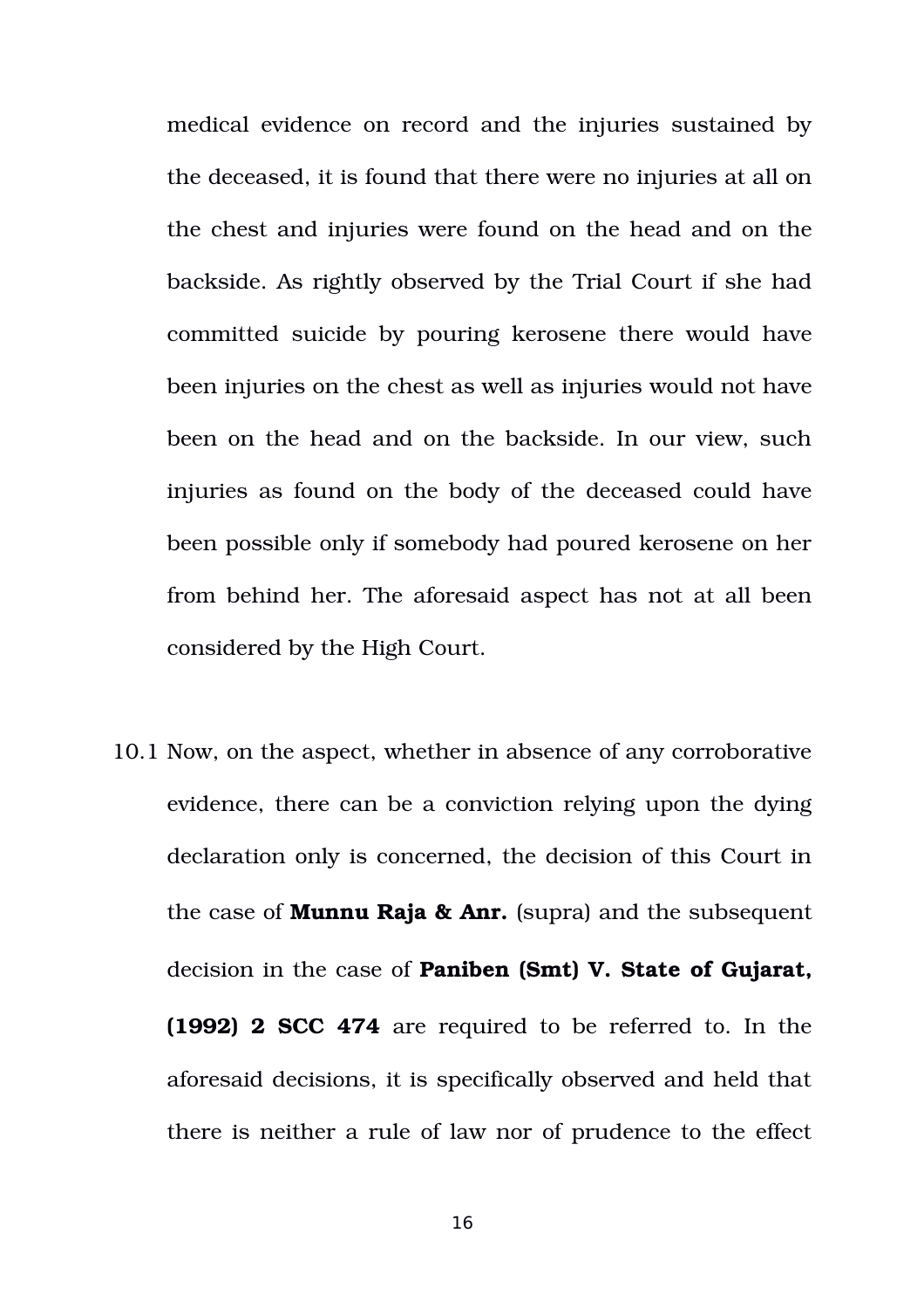that a dying declaration cannot be acted upon without a corroboration. It is observed and held that if the Court is satisfied that the dying declaration is true and voluntary it can base its conviction on it, without corroboration. Similar view has also been expressed in the cases of **State of Uttar Pradesh V. Ram Sagar Yadav & Ors. (1985) 1 SCC 552** and **Ramawati Devi V. State of Bihar, (1983) 1 SCC 211.** Therefore, there can be a conviction solely based upon the dying declaration without corroboration.

#### 10.2 **Kushal Rao V. State of Bombay, AIR 1958 SC 22:1958**

**SCR 552** is a watershed judgment on the law on the evidentiary value of dying declarations. This Court laid down the following principles as to the circumstances under which a dying declaration may be accepted, without corroboration:

"**16.** On a review of the relevant provisions of the Evidence Act and of the decided cases in the different High Courts in India and in this Court, we have come to the conclusion, in agreement with the opinion of the Full Bench of the Madras High Court, aforesaid, (*1*) that it cannot be laid down as an absolute rule of law that a dying declaration cannot form the sole basis of conviction unless it is corroborated; (*2*) that each case must be determined on its own facts keeping in view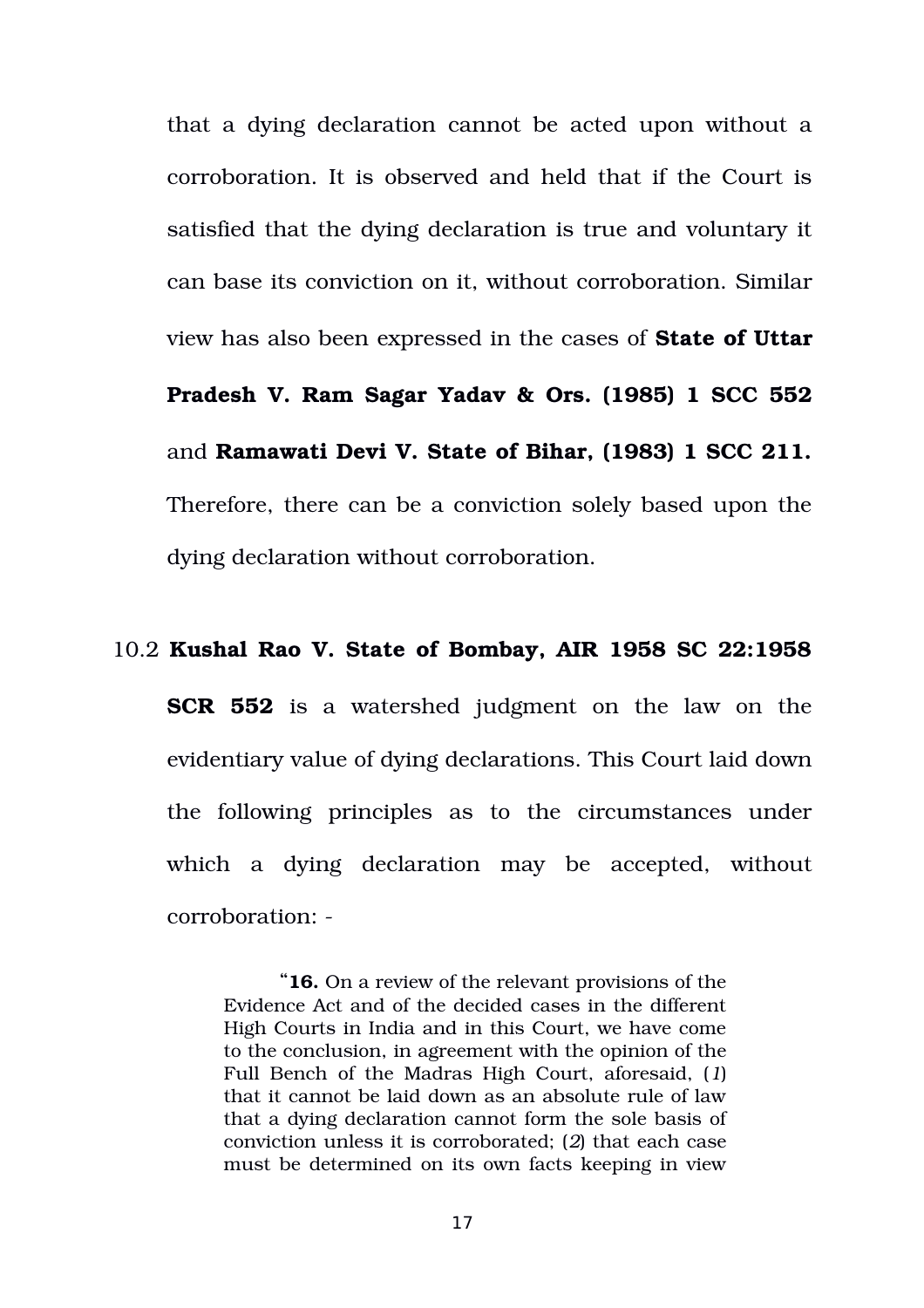the circumstances in which the dying declaration was made; (*3*) that it cannot be laid down as a general proposition that a dying declaration is a weaker kind of evidence than other pieces of evidence; (*4*) that a dying declaration stands on the same footing as another piece of evidence and has to be judged in the light of surrounding circumstances and with reference to the principles governing the weighing of evidence; (*5*) that a dying declaration which has been recorded by a competent Magistrate in the proper manner, that is to say, in the form of questions and answers, and, as far as practicable, in the words of the maker of the declaration, stands on a much higher footing than a dying declaration which depends upon oral testimony which may suffer from all the infirmities of human memory and human character, and (*6*) that in order to test the reliability of a dying declaration, the court has to keep in view, the circumstances like the opportunity of the dying man for observation, for example, whether there was sufficient light if the crime was committed at night; whether the capacity of the man to remember the facts stated, had not been impaired at the time he was making the statement, by circumstances beyond his control; that the statement has been consistent throughout if he had several opportunities of making a dying declaration apart from the official record of it; and that the statement had been made at the earliest opportunity and was not the result of tutoring by interested parties."

The relevant facts of the said case are that the deceased therein had given three successive dying declarations within a span of two hours, which were, to a certain degree contradictory to each other. However, one of the aspects that remained common and was narrated by the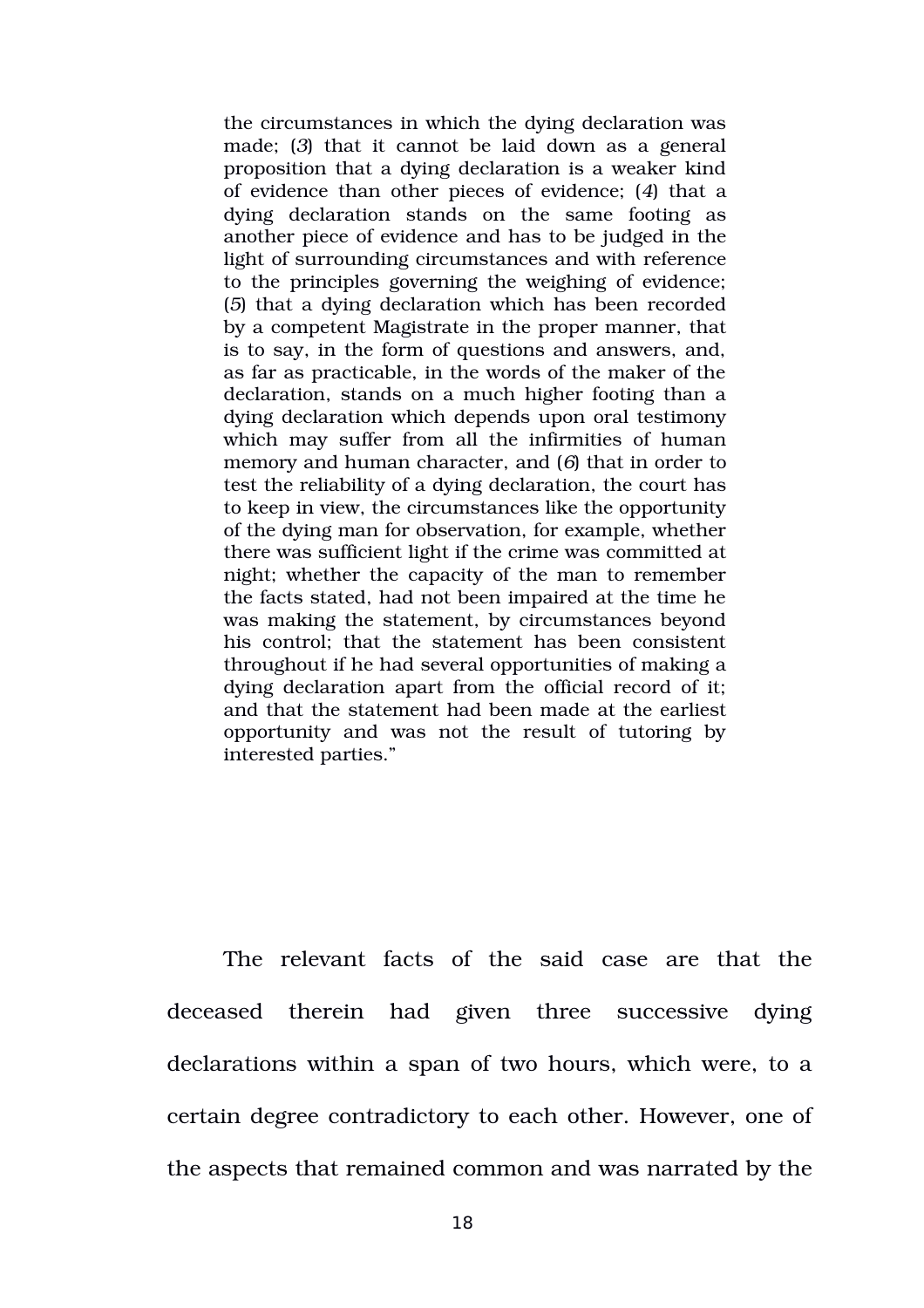deceased in all three dying declarations was that he was attacked by two persons, namely Kushal Rao and Tukaram with swords and spears. This Court, relying on the common thread running through all dying declarations, which was consistent with medical evidence revealing punctured and incised wounds on various parts of the body, held that the said declarations could be relied upon in convicting the accused who had been named in all three dying declarations.

Corelating the said facts to the facts of the instant case, we have noted that although the accused was not specifically named by the deceased in her statement recorded under section 161 of the Cr.PC, as the person who set the deceased on fire, he has been so named in her dying declaration. Even in the statement recorded under section 161 of the Cr.PC, the deceased has stated that her fatherin-law had attacked her with a stick with an intention to kill her and as a result, she locked herself in the room and set herself ablaze. Therefore, we find that there runs a common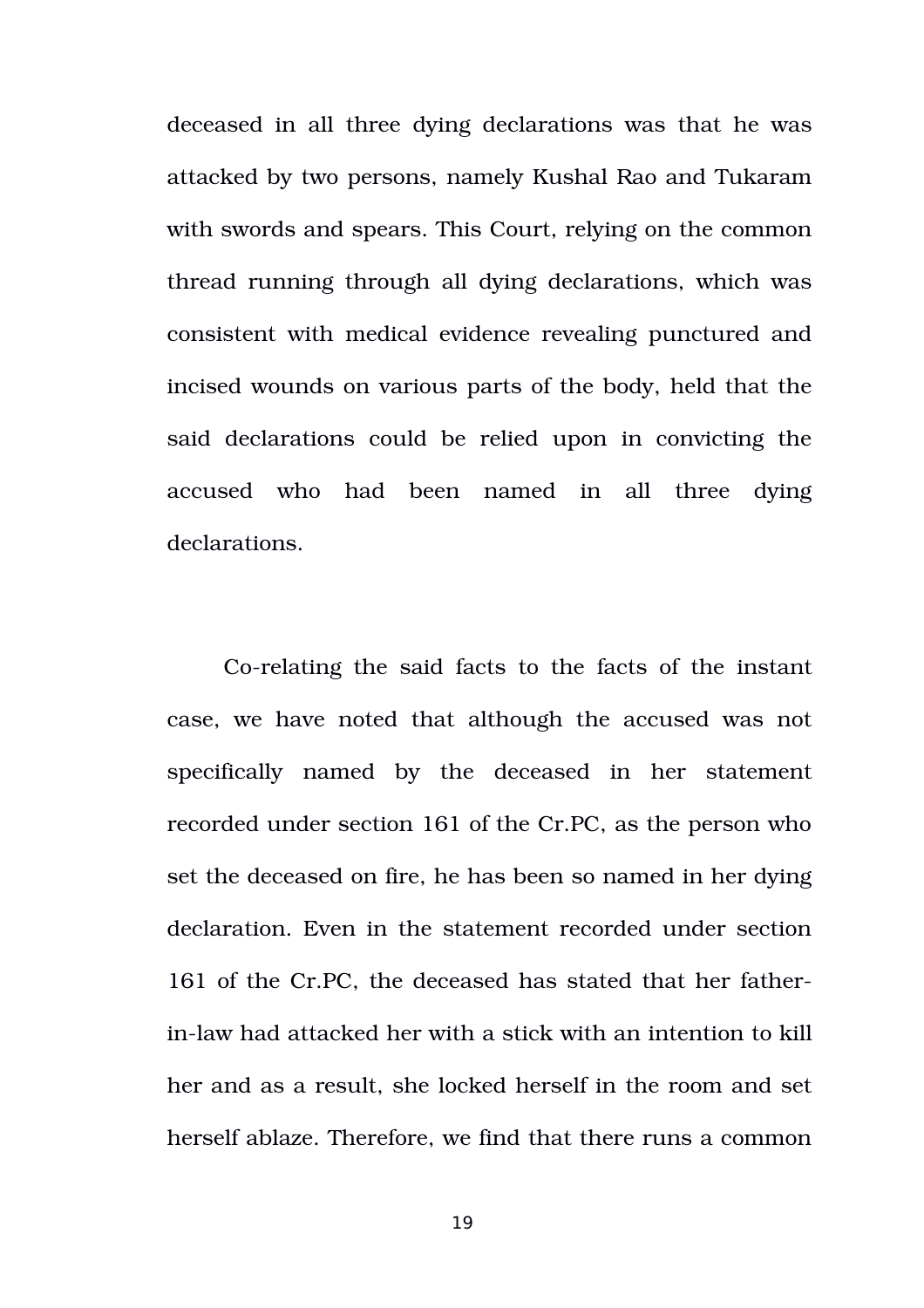thread in the statements of the deceased, being that she was attacked by the accused-respondent herein. Further, we also find that the statements made by the deceased in her dying declaration are consistent with medical evidence which reveals that there were burns on all parts of the body except chest and sides of the abdomen and back. The burns are at such parts as could have resulted when a person, other than the deceased poured kerosene and set fire. As already noted, if the deceased had set herself on fire, her chest ought to have been burnt. In light of the aforesaid discussion and the decision in **Kushal Rao** (supra), we find that the medical evidence is consistent with the dying declaration, thereby allowing this Court to place reliance on the declarations.

The Trial Court has rightly observed as to the weight and reliance that must be placed on the dying declaration of the deceased. There was no reason for the High Court to disregard the dying declaration of the deceased. It is noted that the dying declaration was made by the deceased to Sub-Divisional Magistrate (SDM) Bal Kishan Agarwal, who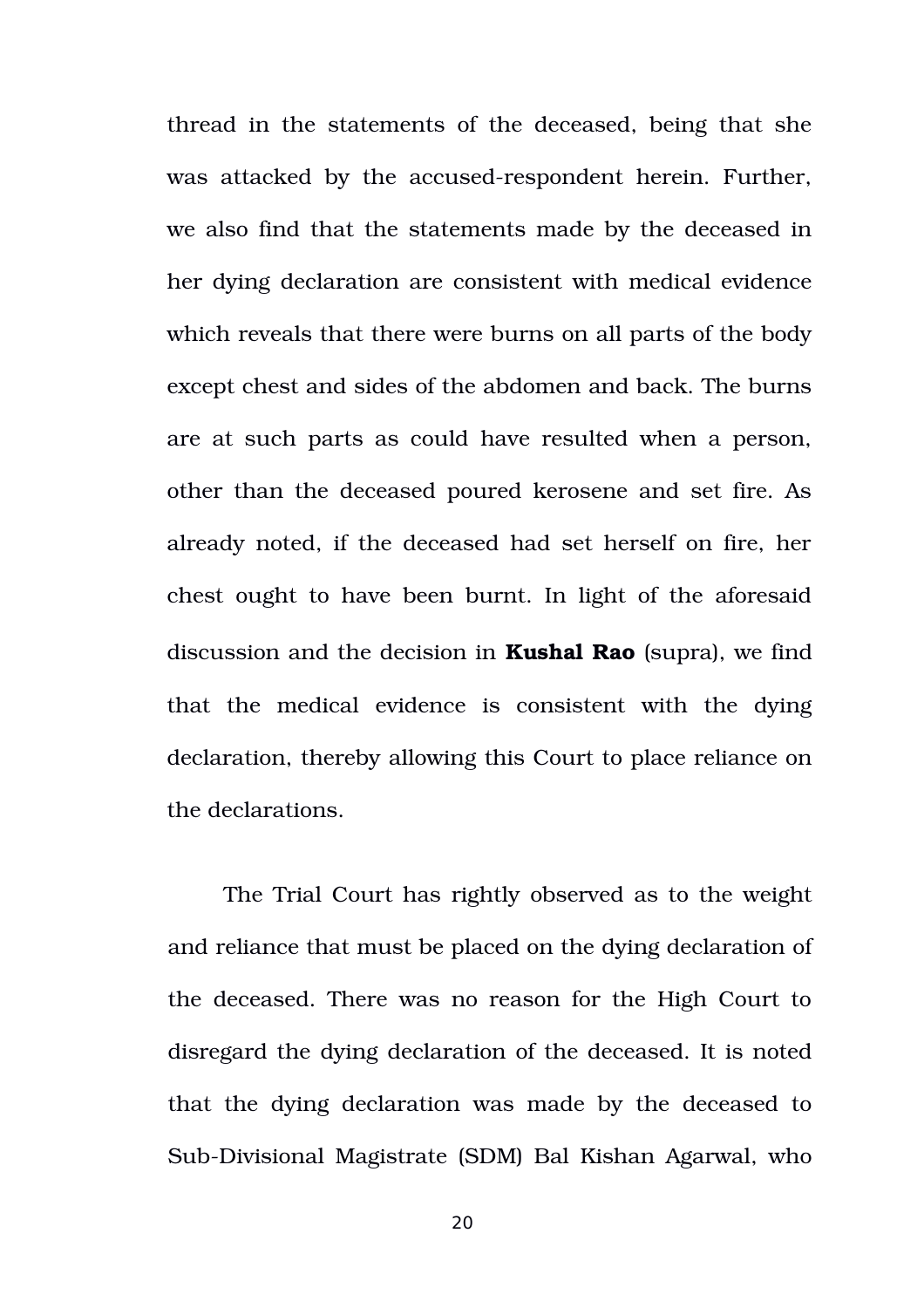was also examined as a prosecution witness (PW-6) before the Trial Court. His statement reveals that the deceased at the time of making the statements, was fully conscious and capable of comprehending the questions put forth by the officer to whom the declaration was made. The evidentiary value of the dying declaration is further enhanced by the fact that it was accompanied by a certificate from the physician who was treating the deceased prior to her death, stating that the deceased remained fully conscious while making the statement. The Trial Court rightly placed reliance on the dying declaration having due regard to the statements made by the physician as to the medical condition of the deceased while making such declaration. The Trial Court has also rightly noted that the statements of the SDM and the physician, being independent witnesses in the trial, has added weight to the prosecution case as the same could not be motivated by malice.

11. Therefore, considering the dying declaration recorded by the SDM/Magistrate on 22.12.2011 the accused can be convicted for which they were tried. Hence in our view, the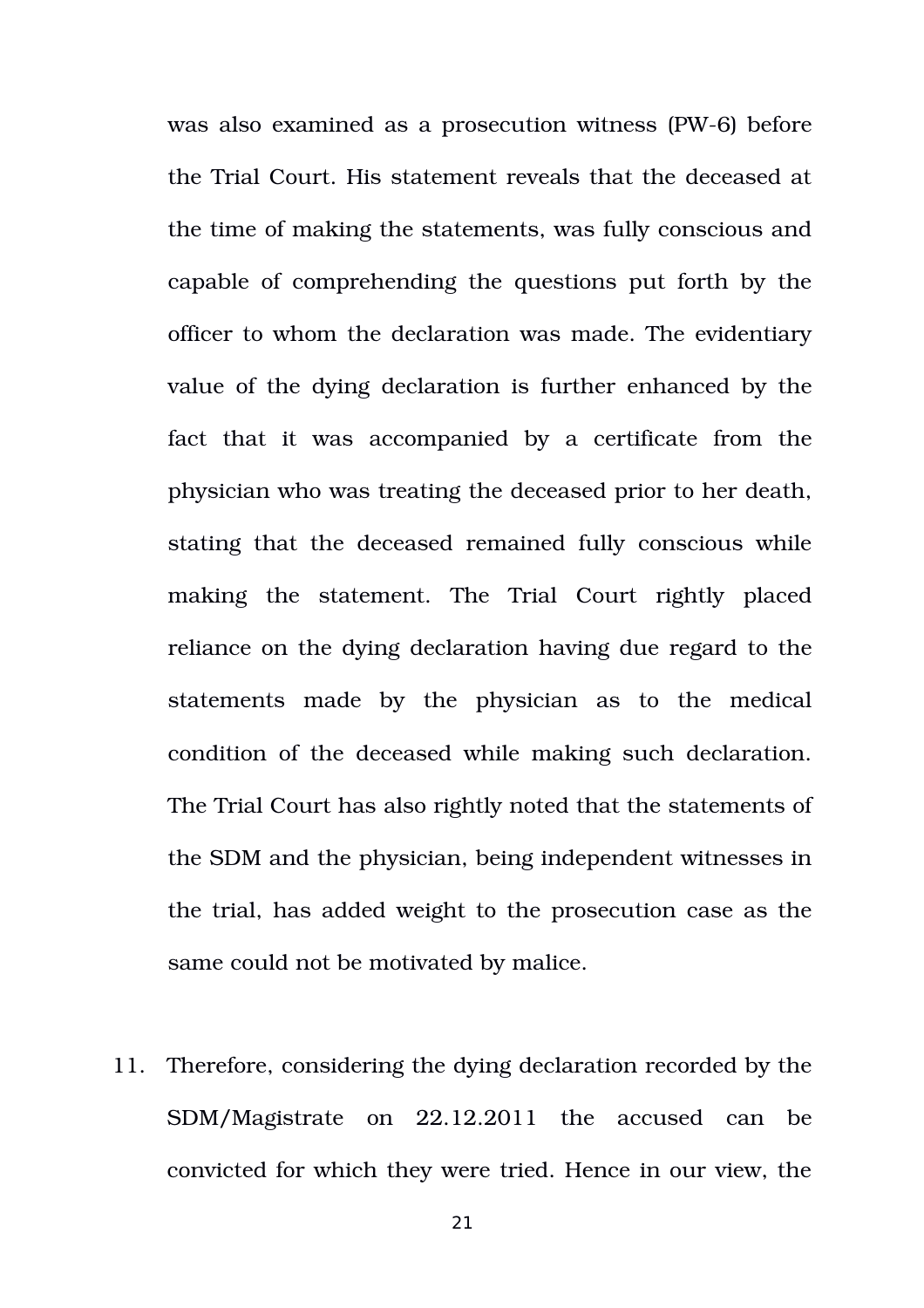High Court has committed a grave error in acquitting the accused. The impugned judgment and order passed by the High Court acquitting the accused for the offences punishable under Section 302 read with Section 34 of the IPC is unsustainable and the same deserves to be quashed and set aside.

12. In view of the above and for the reasons stated above, the present appeal is allowed. The impugned judgment and order acquitting the accused for the offences punishable under Section 302 read with Section 34 of the IPC is hereby quashed and set aside. The judgment and order passed by the learned Trial Court convicting the accused for the offences punishable under Section 302 read with Section 34 of the IPC is hereby restored. Respondent Nos. 1 & 2 – original accused are held guilty for the offences punishable under Section 302 read with Section 34 of the IPC and sentenced to undergo imprisonment for life and a fine of Rs.10,000/- each as awarded by the learned Trial Court. Accused to surrender before concerned court or jail